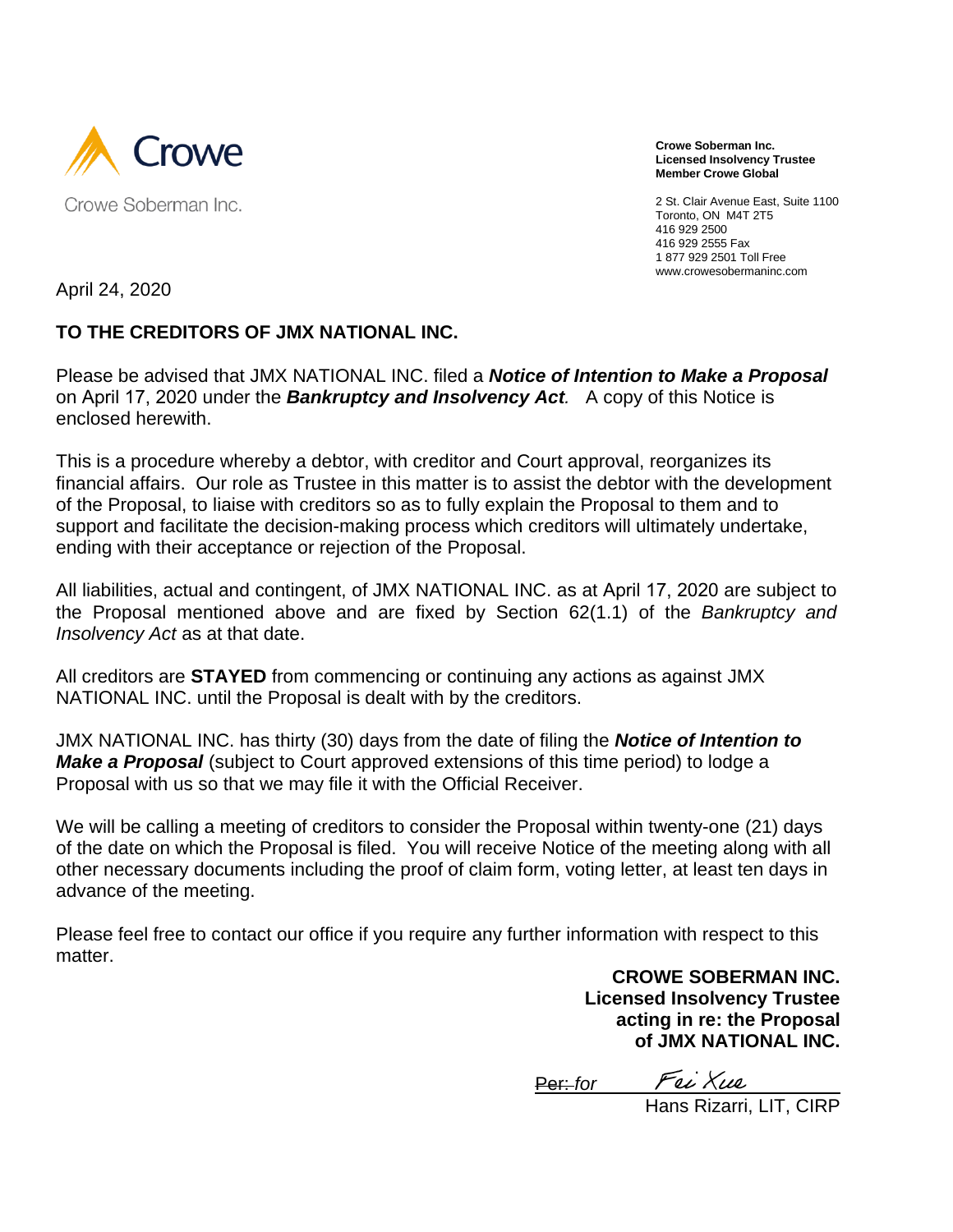

District of Ontario Division No. 10 - Peterborough Court No. 31-2639614 Estate No. 31-2639614

In the Matter of the Notice of Intention to make a proposal of:

> **JMX NATIONAL INC.** Insolvent Person

#### **CROWE SOBERMAN INC.** Licensed Insolvency Trustee

Date of the Notice of Intention: April 17, 2020

#### CERTIFICATE OF FILING OF A NOTICE OF INTENTION TO MAKE A PROPOSAL Subsection 50.4 (1)

I, the undersigned, Official Receiver in and for this bankruptcy district, do hereby certify that the aforenamed insolvent person filed a Notice of Intention to Make a Proposal under subsection 50.4 (1) of the Bankruptcy and Insolvency Act.

Pursuant to subsection 69(1) of the Act, all proceedings against the aforenamed insolvent person are stayed as of the date of filing of the Notice of Intention.

Date: April 20, 2020, 11:15

E-File/Dépôt Electronique **Contract Electronique** Contract Electronic entre Contract Electronic entre Contract Electronic entre Contract Electronic entre Contract Electronic entre Contract Electronic entre Contract Electro

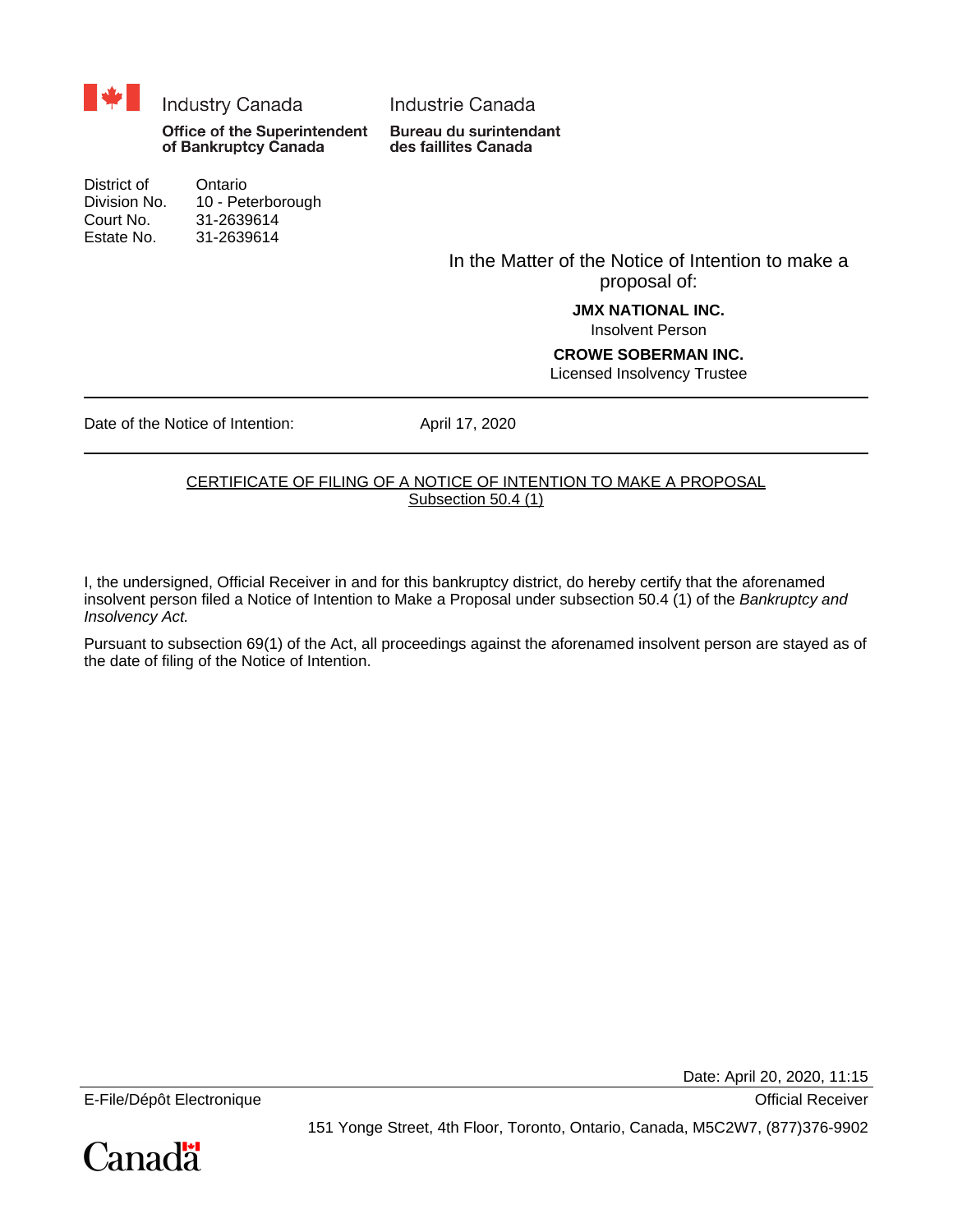District of: Ontario Division No. 09 - Toronto Court No. Estate No.

> - FORM 33 -Notice of Intention To Make a Proposal (Subsection 50.4(1) of the Act)

> > In the matter of the proposal of **JMX NATIONAL INC.** of the Town of Uxbridge in the Province of Ontario

Take notice that:

- 1. I, JMX NATIONAL INC., an insolvent person, state, pursuant to subsection 50.4(1) of the Act, that I intend to make a proposal to my creditors.
- 2. Crowe Soberman Inc., LIT of 2 St. Clair Ave East, Suite 1100, Toronto, ON, M4T 2T5, a licensed trustee, has consented to act as trustee under the proposal. A copy of the consent is attached.
- 3. A list of the names of the known creditors with claims of \$250 or more and the amounts of their claims is also attached.
- 4. Pursuant to section 69 of the Act, all proceedings against me are stayed as of the date of filing of this notice with the official receiver in my locality.

Dated at the City of Toronto in the Province of Ontario, this 17th day of April 2020.

 $\mathbb{Z}$ 

**JMX NATIONAL INC. Insolvent Person** 

To be completed by Official Receiver:

**Filing Date** 

**Official Receiver**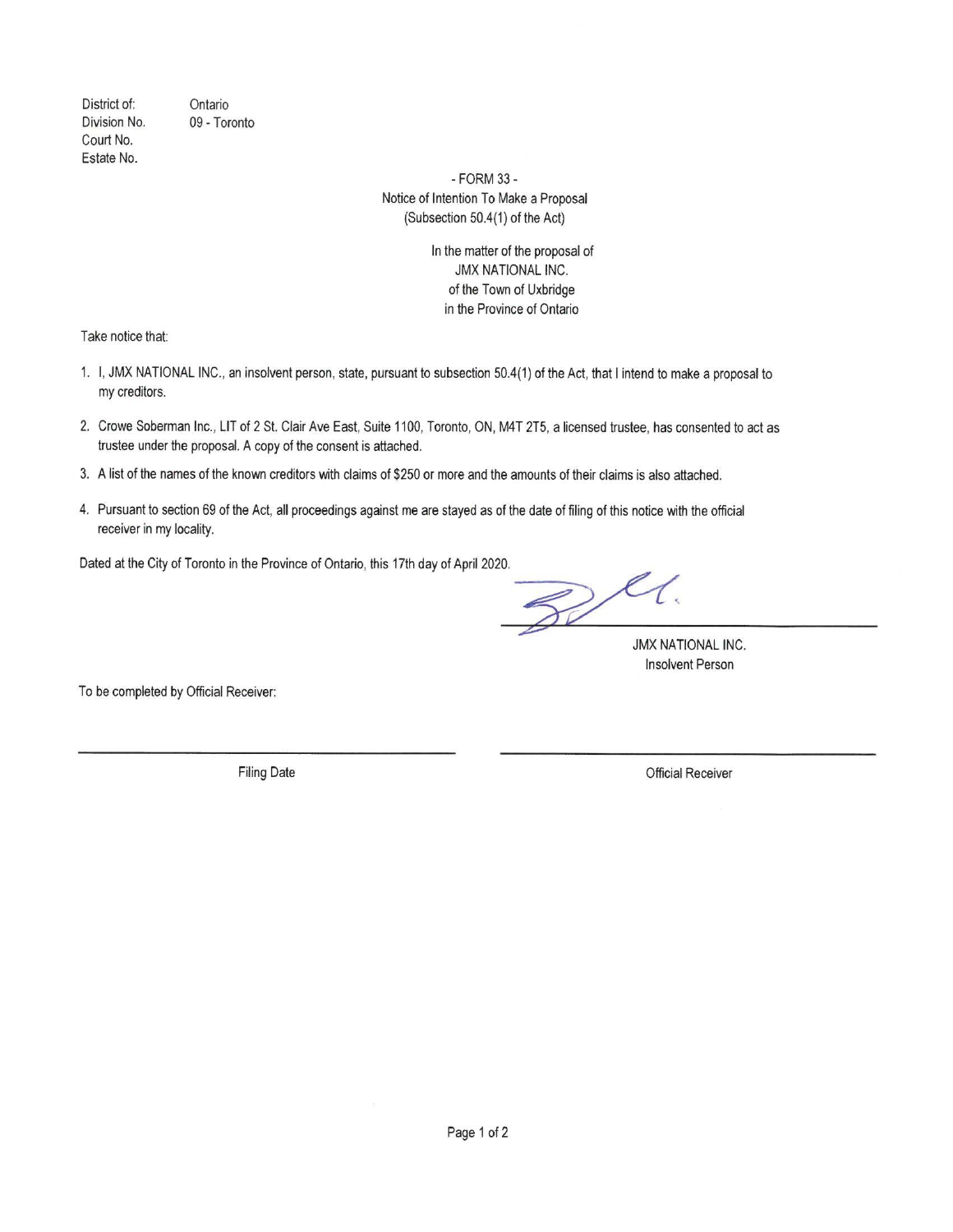District of: Division No. Court No. Estate No.

Ontario 09 - Toronto

#### - FORM 33 -Notice of Intention To Make a Proposal (Subsection 50.4(1) of the Act)

In the matter of the proposal of JMX NATIONAL INC. of the Town of Uxbridge in the Province of Ontario

| List of Creditors with claims of \$250 or more.                 |                                      |          |                     |  |
|-----------------------------------------------------------------|--------------------------------------|----------|---------------------|--|
| Creditor                                                        | Address                              | Account# | <b>Claim Amount</b> |  |
| RBC Royal Bank c/o<br>BankruptcyHighway.com<br>Razel Bowen      | PO Box 57100<br>Etobicoke ON M8Y 3Y2 |          | 1,937,878.62        |  |
| RBC Royal Bank c/o<br>BankruptcyHighway.com<br>Razel Bowen      | PO Box 57100<br>Etobicoke ON M8Y 3Y2 |          | 5,894.78            |  |
| RBC Royal Bank Visa c/o<br>BankruptcyHighway.com<br>Razel Bowen | PO Box 57100<br>Etobicoke ON M8Y 3Y2 |          | 124,624.24          |  |
| Total                                                           |                                      |          | 2,068,397.64        |  |

P  $\mathcal{Z}^{\ell}$ JMX NATIONAL INC.

**Insolvent Person** 

Page 2 of 2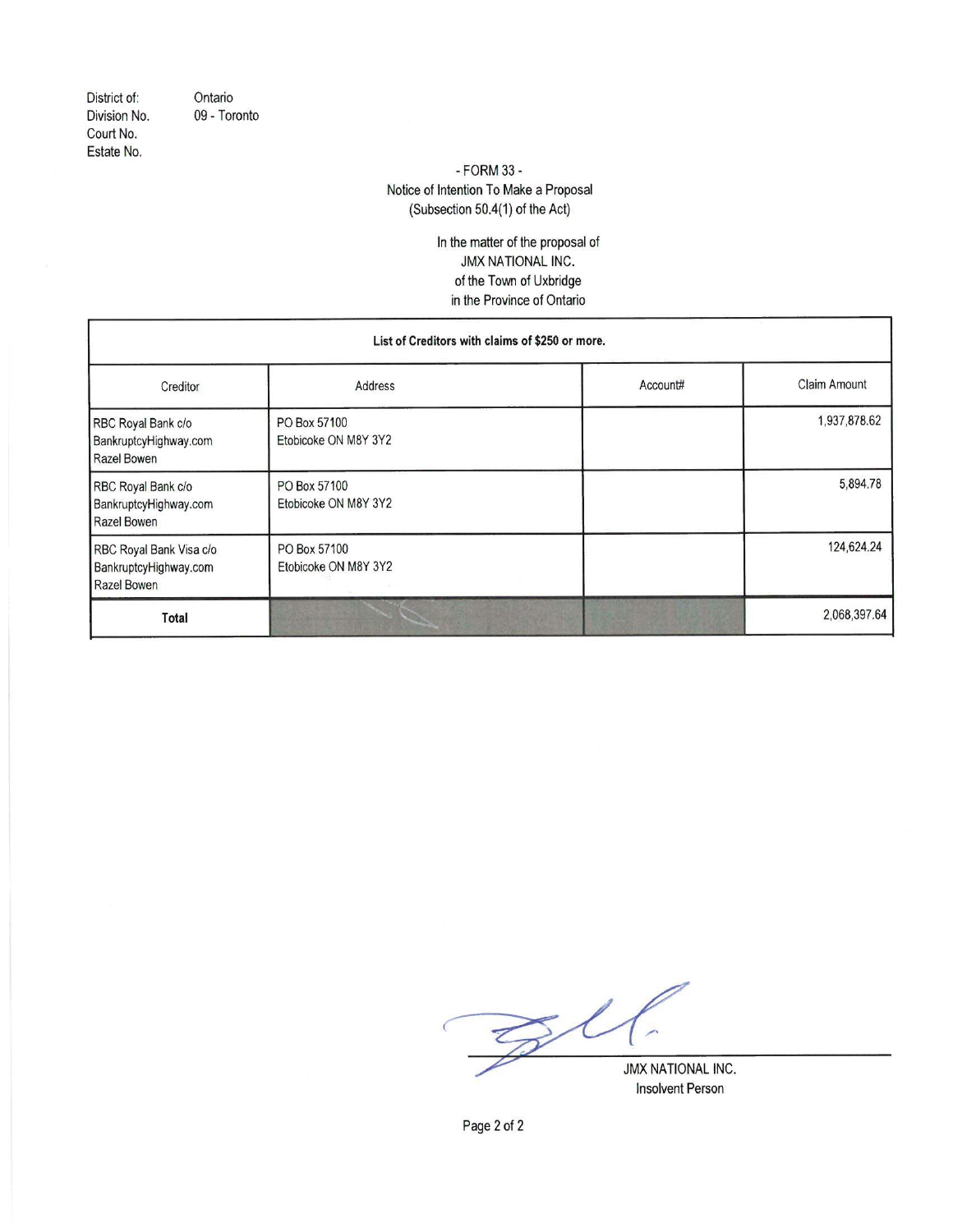Court No: 31-2639614 Estate No: 31-2639614

## *ONTARIO* **SUPERIOR COURT OF JUSTICE IN BANKRUPTCY AND INSOLVENCY**

### **NOTICE OF STAY OF PROCEEDINGS**

#### **NOTICE OF INTENTION TO MAKE A PROPOSAL**

### **In the matter of the proposal of JMX NATIONAL INC. of the Town of Uxbridge, in the Regional Municipality of Durham in the Province of Ontario**

**TAKE NOTICE THAT JMX NATIONAL INC.** has filed a "*Notice of Intention to make a Proposal*" with the Official Receiver on April 17, 2020, a copy of which is attached.

And further take Notice that under Section 69.1(a) of the *Bankruptcy and Insolvency Act (Canada)***:**

*"No creditor has any remedy against the insolvent person or the insolvent person's property, or shall commence or continue any action, execution or other proceedings for the recovery of a claim provable in Bankruptcy"….*

And that under Section 69.1(b):

*No provision of a security agreement between the insolvent person and a secured creditor that provides, in substance, that on*

- *i) the insolvent person's insolvency,*
- *ii) the default by the insolvent person of an obligation under the security agreement, or*
- *iii) the filing by the insolvent person of a notice of intention under Section 50.4*

*"the insolvent person ceases to have such rights to use or deal with assets secured under the agreement as the Debtor would otherwise have, has any force or effect"…*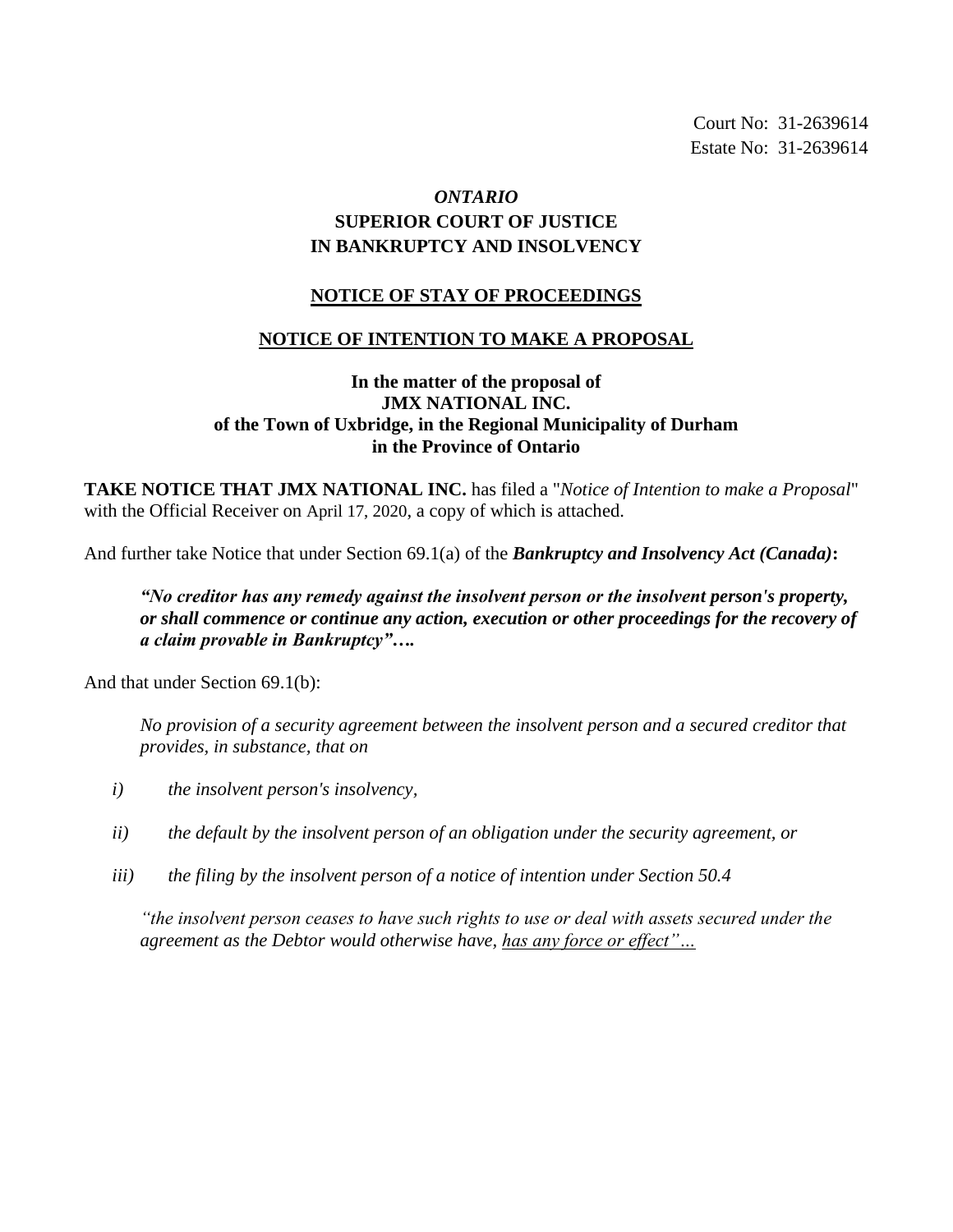### *ONTARIO* **SUPERIOR COURT OF JUSTICE IN BANKRUPTCY AND INSOLVENCY**

### **NOTICE OF STAY OF PROCEEDINGS**

#### **NOTICE OF INTENTION TO MAKE A PROPOSAL**

Dated at the City of Toronto, in the Province of Ontario, the 24th day of April, 2020

**CROWE SOBERMAN INC. Licensed Insolvency Trustee acting in re: the Proposal of JMX NATIONAL INC.**

<u>Per:-for Fec Xue</u>

Hans Rizarri, LIT, CIRP

This Stay of Proceedings will be in effect until the Proposal is dealt with by the creditors, or the insolvent person becomes bankrupt.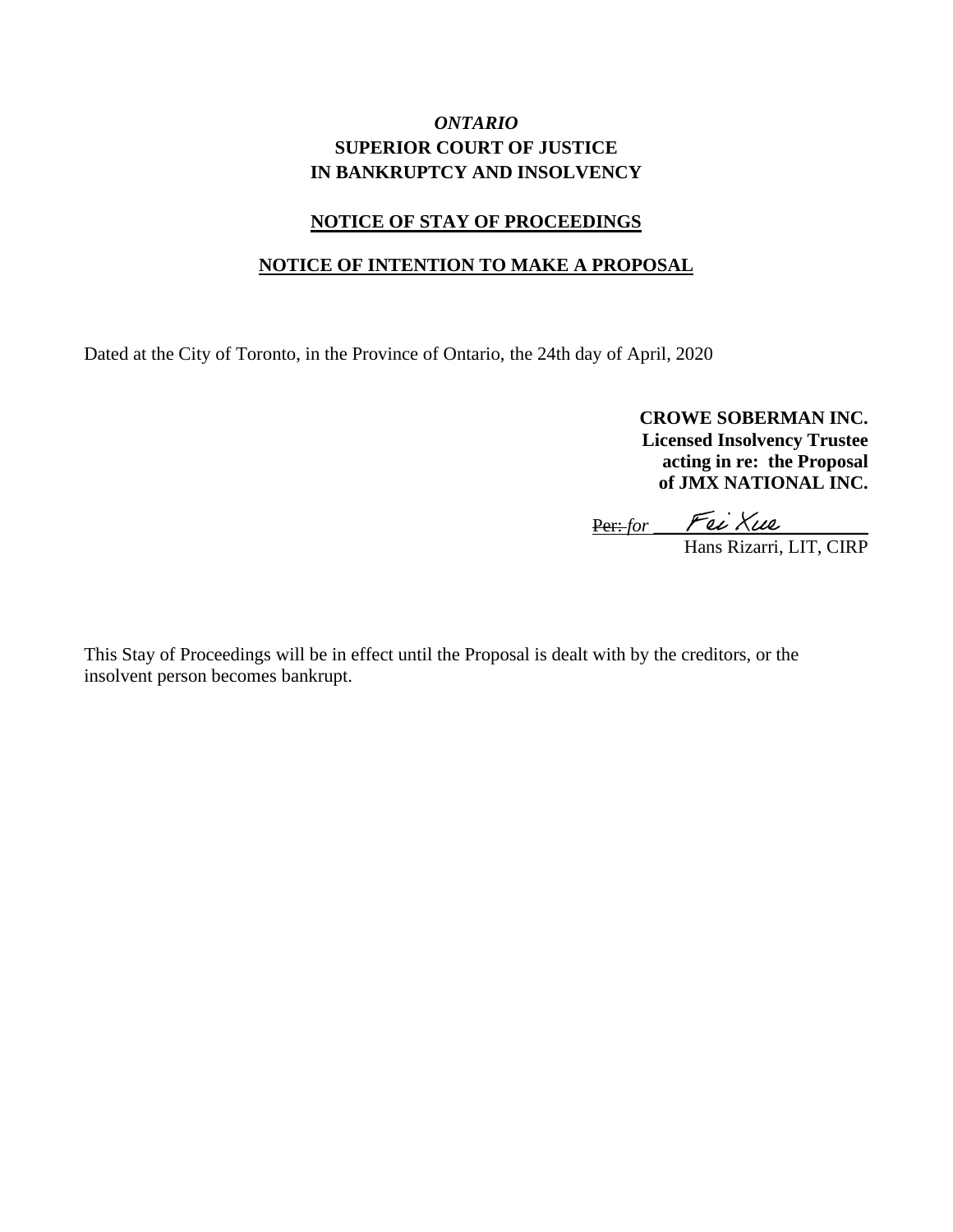Court No: 31-2639614 Estate No: 31-2639614

### *ONTARIO* **SUPERIOR COURT OF JUSTICE IN BANKRUPTCY AND INSOLVENCY**

**In the matter of the proposal of JMX NATIONAL INC. of the Town of Uxbridge, in the Regional Municipality of Durham in the Province of Ontario**

### **NOTICE OF STAY OF PROCEEDINGS**

# **CROWE SOBERMAN INC. Licensed Insolvency Trustee** 2 St. Clair Ave. E., Suite 1100

Toronto, Ontario, M4T 2T5

Telephone: (416) 929-2500 Fax: (416-929-2555 Toll Free: 1-877-929-2501